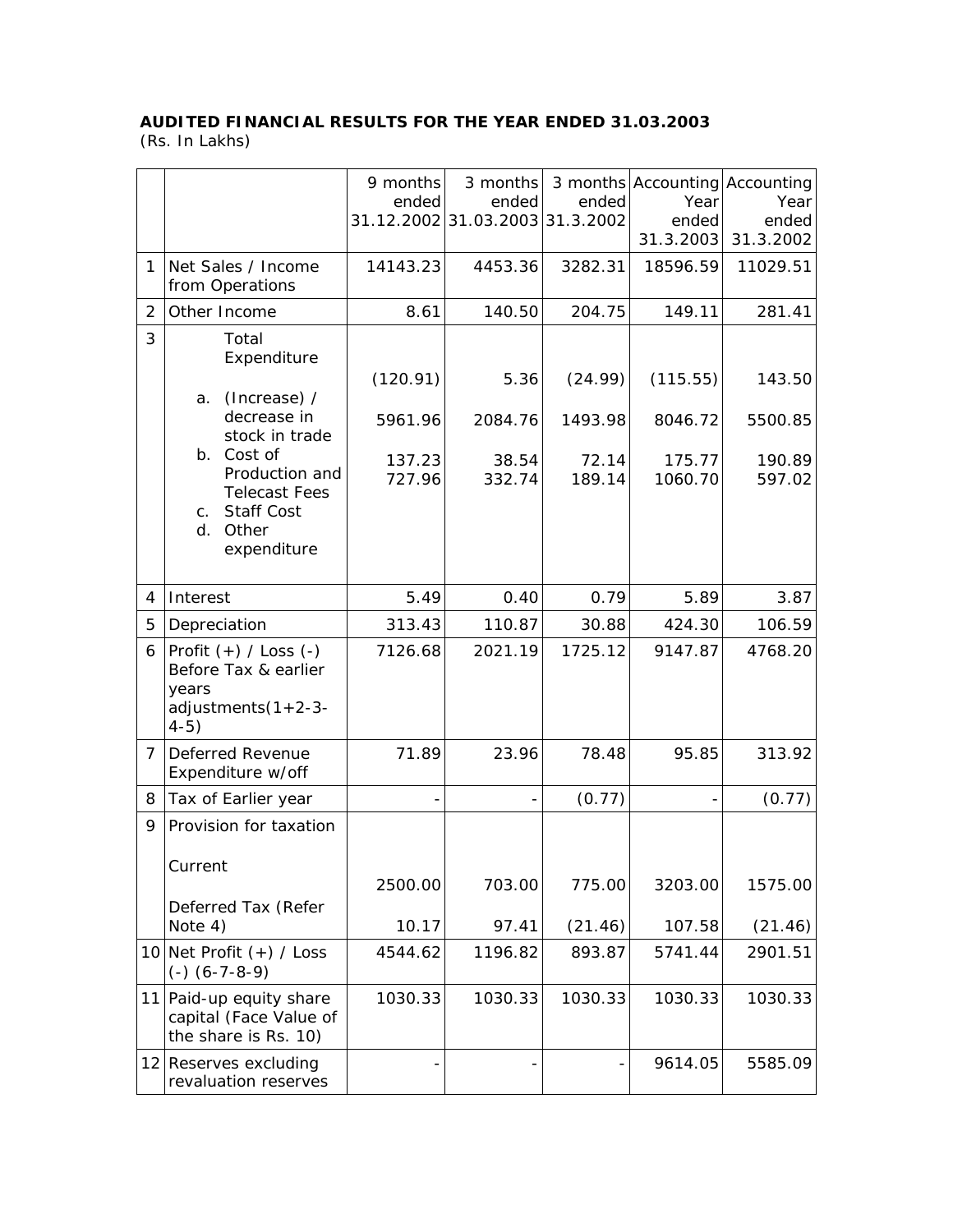| 13 EPS for the period, for<br>the year to date and<br>for the previous year<br>(not annualized) | 8.82     | 2.32  | 1.73              | 11.14   | 5.63    |
|-------------------------------------------------------------------------------------------------|----------|-------|-------------------|---------|---------|
| 14 Aggregate of Non-<br>promoter<br>Shareholding: (Refer<br>Note 6)                             |          |       |                   |         |         |
| - Number of shares                                                                              | 21746000 |       | 21746000 16532500 | 3306500 | 3306500 |
| - Percentage of<br>Shareholding                                                                 | 42.21    | 42.21 | 32.09             | 32.09   | 32.09   |

## **Segment wise Revenue, Results and Capital Employed** (Rs. In Lakhs)

|   | Particulars                                               | 3 months<br>ended<br>31.3.2003 | Year<br>ended<br>31.3.2003 |
|---|-----------------------------------------------------------|--------------------------------|----------------------------|
| 1 | Segment Revenue                                           |                                | 16009.82<br>2586.77        |
|   | a. Commissioned Programs<br>b. Sponsored Programs         | 3848.51<br>604.85              | 18596.59                   |
|   | Total                                                     | 2363.24                        |                            |
|   | Less: Inter segment revenue                               |                                | 18596.59                   |
|   | Total Net Sales / Income from Operations                  | 4453.36                        |                            |
|   | 2 Segment Results                                         |                                |                            |
|   | Profit / (Loss) before tax and interest from each segment |                                |                            |
|   | a. Commissioned Programs<br>b. Sponsored Programs         | 2198.93<br>164.31              | 9600.58<br>1064.84         |
|   | Total                                                     | 2363.24                        | 10665.42                   |
|   | Add: (i) Other Income                                     | 140.50                         | 149.11                     |
|   | Total                                                     | 2503.74                        | 10814.53                   |
|   | Less: (i) Interest                                        | 0.40                           | 5.89                       |
|   | (ii) Other un allocable expenditure                       | 482.15                         | 1660.77                    |
|   | Total Profit before tax and write offs                    | 2021.19                        | 9147.87                    |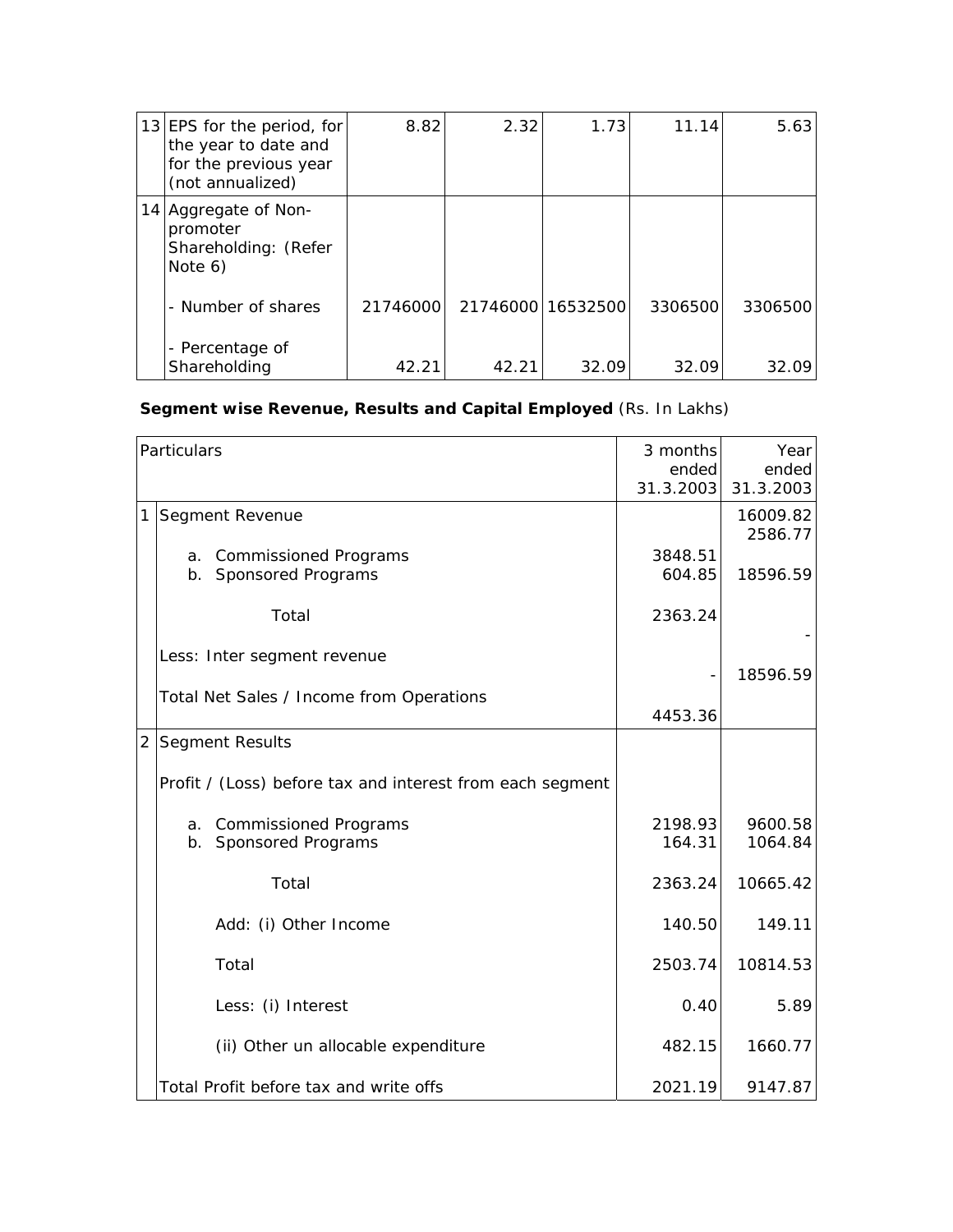3 Capital Employed

(Segment assets – Segment Liabilities)

(Refer Note No. 5)

Notes :

- 1. The above results were taken on record by the Board of Directors at their meeting held on 22<sup>nd</sup> May, 2003.
- 2. The Board has recommended a final dividend of Rs. 1.50 per share (75% on par value of Rs. 2 per share) for the year ended 31st March 2003, amounting to Rs. 7.73 crores. Including the interim dividend of Rs. 1.50 per share (75% on par value of Rs. 2 per share) amounting to Rs. 7.73 crores, the total dividend recommended for the year is Rs. 3 per share (150% on par value of Rs. 2 per share), amounting to Rs. 15.46 crores, subject to the approval of members at the ensuing annual general meeting of the Company.
- 3. With effect from 3rd October, 2002, the Company's shares of face value of Rs. 10 (Ten) each have been sub-divided into five equity shares of Rs. 2 (Two) each credited as fully paid up. Accordingly the EPS & Non - Promoters shareholding figures for the corresponding period in previous year have been reworked based on the face value of Rs.2 (Two).
- 4. As per Accounting Standard (AS-22) issued by ICAI, Company has provided for Deferred Tax liability of Rs. 107.58 Lakhs for the year ended 31st March, 2003, out of which an amount of Rs. 40.13 Lakhs pertains to earlier year.
- 5. Fixed Assets used in the Company's operations or liabilities contracted have not been identified to any of the reportable segments, as the fixed assets are used interchangeably between segments. The Company believes that it is currently not practicable to provide segment disclosures relating to total assets and liabilities since a meaningful segregation of the data is onerous.
- 6. Corresponding figures of the previous period have been regrouped / restated, wherever necessary.

Statement pursuant to Clause 43 of Listing Agreement

| , KS. III LANISI                         |                                              |                                               |  |  |  |
|------------------------------------------|----------------------------------------------|-----------------------------------------------|--|--|--|
|                                          | Projected<br>Utilization up to<br>31.03.2003 | <b>Actual Utilization</b><br>up to 31.03.2003 |  |  |  |
| Equipment & Miscellaneous Assets         | 2265.00                                      | 2018.60                                       |  |  |  |
| Buildings and Locations (incl. Advances) | 870.00                                       | 1485.46                                       |  |  |  |
| Lease Rental Deposit                     | 600.00                                       | 654.33                                        |  |  |  |
| Preliminary & Issue Expenses             | 400.00                                       | 348.66                                        |  |  |  |

Utilization of IPO proceeds of Rs. 3644.23 Lac  $(D_0, \text{Im} \text{Lshab})$ 

The surplus funds are currently invested in Debt Mutual Funds .